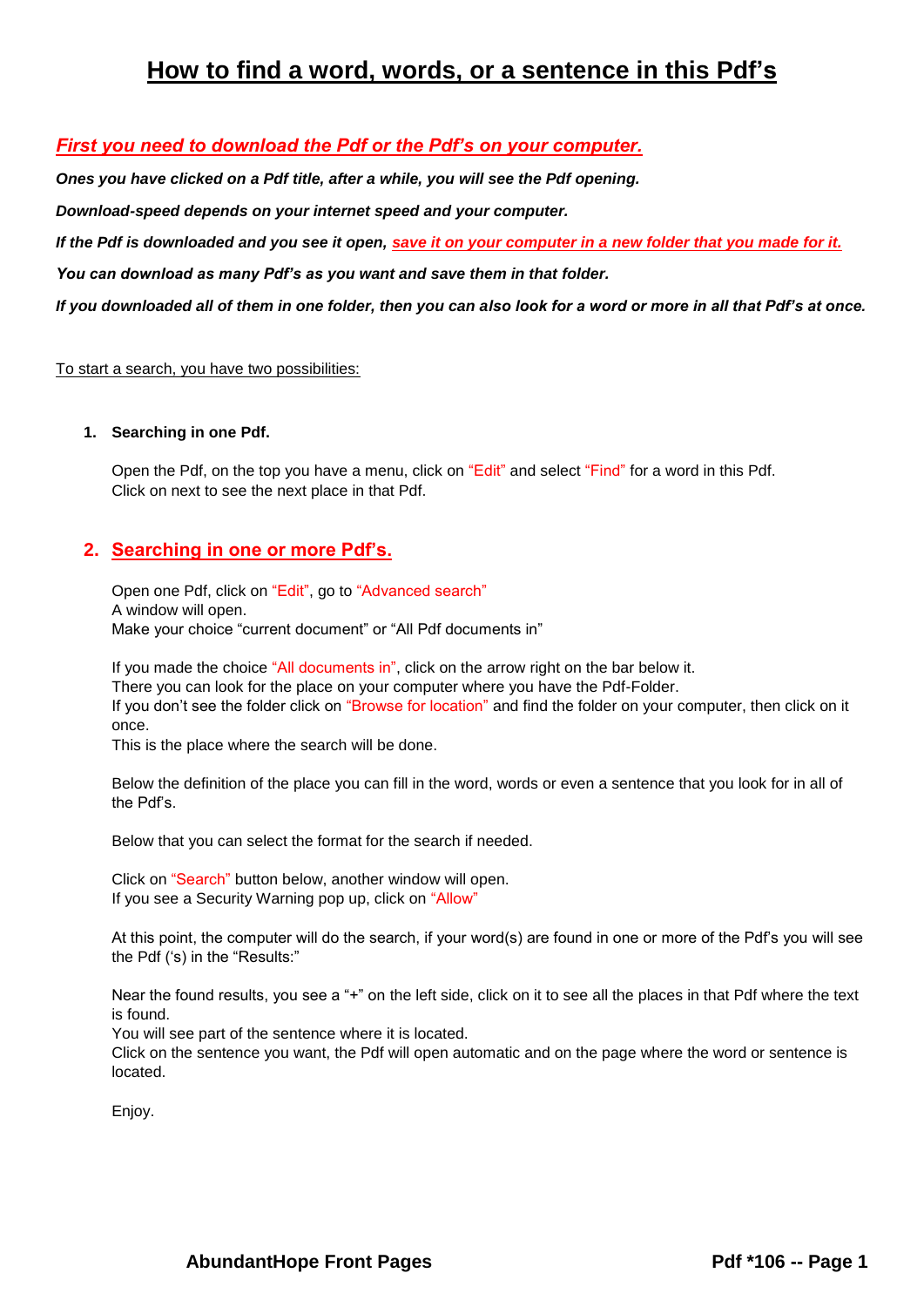#### *Announcements*

### **Mar 1, 2022 - [Donating to AH](http://abundanthope.net/pages/Announcements_4/Donating-to-AH.shtml)**

AH is currently seeking donations to cover our monthly expenses. When we notice the account dipping below our expenses - it is time for someone to post our needs. It is now time to post as we are currently running critically low - to the point of possible loss of server access, and postings.

Reminder - There are NO paid advertisements anywhere on this site. No paid ads on the articles, forums (including the new TIU forum), anywhere. This is by request from CM - this is a FREE site that is funded 100% by those who do so freely. There are no strings or special programs. We could add banner advertising, search engine ads, special forum access and many other ways to monetize this. We have been instructed with a simple one-word - NO.

We are close to the finish line and need financial help to cross it. Thank you **(Scroll down right to the bottom for the DONATE button on the left)**

\*\* once donations reach the appropriate amount, this message will be adjusted \*\*

#### *Political Information*

**Feb 27, 2022 - [The War On Cash Entering Bold New Phase](http://abundanthope.net/pages/Political_Information_43/The-War-On-Cash-Entering-Bold-New-Phase.shtml)**

**Ron: This author correctly outlines the problems inherent in the current global banking and financial systems. However, his assessment and recommended methods for trying to protect personal earnings and wealth assumes that our global socio-political and economic systems and governance arrangements won't change. However, those systems and arrangements are in the process of being changed NOW.**

**Because of the gross criminality and dysfunctionality of current global governance, Universe Management has tasked the Triodity of Presidents Trump, Putin and Xi with its elimination and replacement with godly governance. Accordingly the Talmudic cabal of banksters and corporatists who have created the dysfunctional monetary meme and the fraudulent political, banking and financial control systems that enslave our world are being removed. This is evidenced by Russia's recent cleansing of the corrupt cabal infrastructure in the Ukraine.**

**Accordingly the methods for wealth preservation discussed herein are no longer relevant or needed. Having removed the demonic global controllers the Triodity and its global Alliance supporters are now orchestrating the introduction of new global governance and financial arrangements that eliminate the problems this author discusses.**

**The current global financial system is about to crash and the Triodity is introducing a Quantum Financial System (QFS) to replace it. The transition is being organised in such a way as to prevent anyone losing the value of their savings, pensions and 401Ks etc. The QFS is a divinely organised unhackable system that will ensure that neither governments nor anyone else can steal or defraud anyone using it. The system will be oversighted by divinely controlled military forces globally.**

AbundantHope Front Pages **Pdf \*106** -- Page 2 **To ensure a speedy introduction of these changes a critical mass of humans on this planet needs to want it and to stay positive so that their high consciousness energetic frequency overcomes remaining negative energies to ensure that remnants of the demonic globalist cabal's plans are publicly outed and their cohorts routed. That**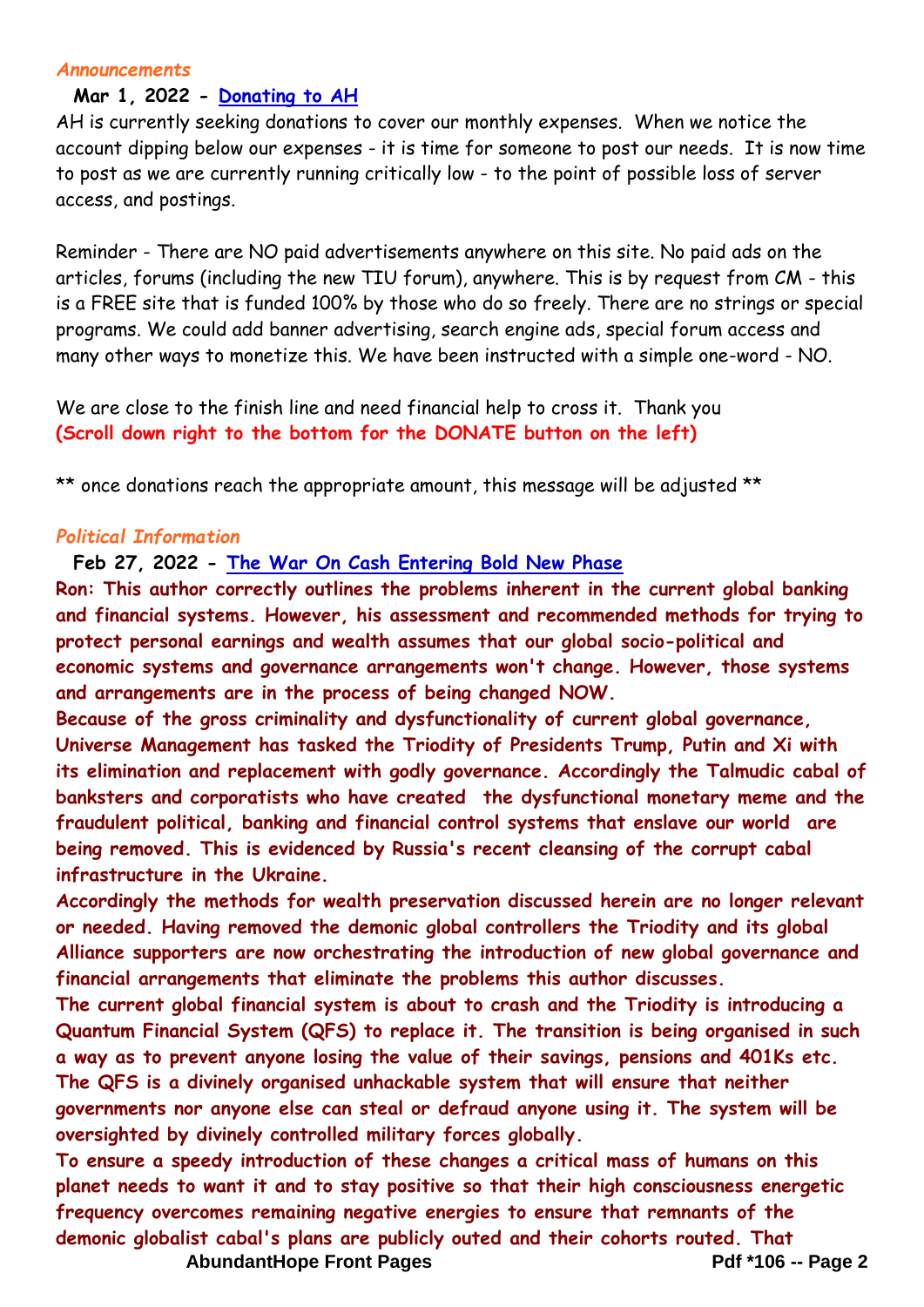**exposure needs to be public so that the huge numbers of individuals still unaware of the reality in which they have been living will begin to see it.**

**That reality has been built on the money meme and associated demonic ideologies like Capitalism, Fabianism, Socialism, Communism, Bolshevism and Fascism that have been used as mind control mechanisms to alienate and subjugate most of this planet's population. An hypnotic trance centred on the need for money and compliance with corporatist government control of almost every facet of life has mentally and physically enslaved most of humanity here. BUT that mind control trance is breaking down because people are starting to see the dictatorial nature of governments and corporations everywhere as government bureaucracies and corporate managements try desperately to convince everyone that common colds and flues are a deadly, mysterious magic virus requiring societal lockdowns and regular poisonous injections forever.**

**In addition to the financial and banking changes, the Triodity and the global Alliance have assumed control of virtually all global governments and are currently organising the least disruptive and harmful means for introducing Quantum governance along with the QFS. The Quantum system will pave the way for genuine grass roots republican representative governance everywhere. It will also transform healthcare, education and power provision arrangements. Those changes are beginning to manifest now. Although the global cabal caused the coming socio-economic collapse and initiated the Covid mass psychosis scamdemic with its associated injection bio-weapons, hoping to cause their financial and governance RESET; it ain't gonna happen. Quantum governance and the QFS will rapidly result in money ceasing to dictate human thoughts, narratives and actions.**

**There will be a RESET but it will be divinely orchestrated and it will permanently eliminate all the demonic influences that have created the dystopia in which this planet has been drowning for centuries.**

**As bankster controlled COVID-19 related anti-human governance policies become more strident, their lies and mind control techniques have become more obvious as is apparent in Canada today. People are starting to reject corporatism, centralism and globalism and to seek alternatives. They are also starting to see that abundance and security actually depend on communitarian societal life using human initiative and labour properly applied locally to the planet's abundant physical resources. For instance "Truckers" create wealth, welfare and security, politicians and bureaucrats DON'T.**

**Happiness and security is not global, it's local. Most humans are thought to be able to relate on a personal level to a maximum of about 145 people and in most cases that limits the locale in which such mutual socialisation and support can occur.**

**Christ Jesus taught that love is the way, the truth and the life, and that love facilitates the growth of higher consciousness, aka salvation. The divine model for human evolvement in society is that of the life of Christ Jesus. That life, as modelled during Jesus' public ministry, was communitarian living, with each member of the community contributing time and energy for the benefit of everyone else.**

**Higher consciousness is attained by individuals developing their capacity for unconditional love. It isn't transactional and doesn't arise from marketing the self or things; or acquiring or hoarding money, wealth or power. Nor is it facilitated by jet setting and celebrity status. Love thrives in community. It grows from giving our energy and abilities freely and unconditionally in the service of others we know and live with.**

AbundantHope Front Pages **Pdf** \*106 -- Page 3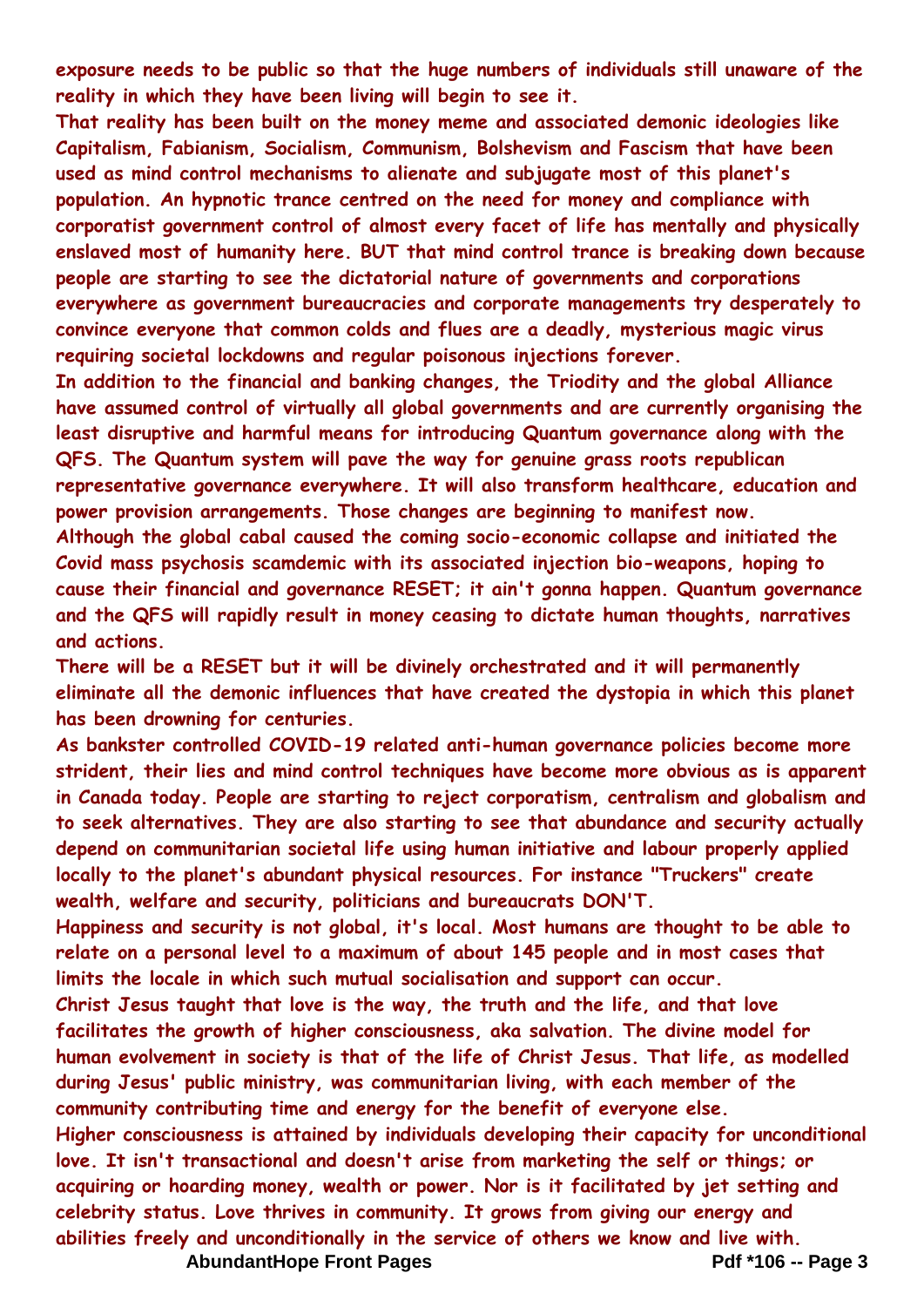**Despite the financial fears bedevilling our world we are on the cusp of real positive change which will rapidly eliminate our current excessive focus on money. That may not be apparent because most governments and the global MSM are still wedded to furthering the plans of our erstwhile Globalist controllers. Be aware though, that their Talmudic bankster power base has been destroyed and they are clinging to the appearance of power just like the Biden pretendency in the US. That fascade is about to collapse and the truth about our world will be exposed for everyone to see. When the truth of how our world really operates is publicly disclosed most people will be shocked and emotionally devastated. As that happens it will be important for everyone to forgive themselves and each other for what they will feel has been their ignorance, gullibility, insecurity and ego-centricity. Our mind controlled ignorance and ego-centric psychic condition has been programmed and inculcated into us from birth and the failure to realise the true toxic reality of life on this planet can be said to be understandable.**

**We need to move through our shock and anger at the demonic deception and incredible cruelty and criminality of our demonic controllers and their minions and enablers in order to increase our energetic vibrations. Why? So that we can accomodate the higher energetic frequencies coming to this planet from the centre of the galaxy to increase consciousness here. If we do that we will be able to enjoy and enhance the divinely ordained freedom and abundance that will become our new world.**

**When the Triodity's task is completed the US and all nations around the world will enter upon a totally new, warfare-free environment in which local, national and international community co-operation, rather than violent opposition and ego-centric competition, will become the norm.**

**After President Trump is affirmed as the legitimate Commander in Chief of North America, public disclosures about the Globalist cabal's demonic, grossly criminal genocidal activities and its impoverishment and enslavement of the global population, will occur. Similarly, disclosure of the suppressed inventions and discoveries of Nikola Tesla, Royal Raymond Rife and many others will occur. As those inventions become available physical life, health and welfare on this planet will be transformed.**

**Under the unhackable QFS the US and every nation will be responsible for issuing their own gold backed money, currency and cryptos in their respective jurisdictions. This initiative is currently being undertaken by the Trump administration and its global Alliance allies under the guidance of the Office of the International Treasury Controller (ITC).**

**The monetary system reset in the US will be part of a global QFS Reset. That Reset is being organised by the ITC who is agreeing with every nation in the world, the "Pegging" of their currency to a replacement for the Petro Dollar which will be** 

AbundantHope Front Pages **Pdf** \*106 -- Page 4 **the INTERNATIONAL GOLD BACKED GLOBEC CURRENCY to be used for international trading. That process will establish the value of each national currency vis-a-vis the Globec. That will initiate global monetary stability and result in the existing currency markets being abolished. That process has involved the collection of numerous details and data so that a real and practical value could be assessed for each currency and agreed with the applicable country. See: DAVID CRAYFORD ---------- IT'S TIME THAT SOMEONE STARTED KICKING ASS SO THAT CHANGES TO THE CURRENT FINANCIAL SYSTEM CAN BE MADE TO BENEFIT EVERYONE, NOT THE MINORITY**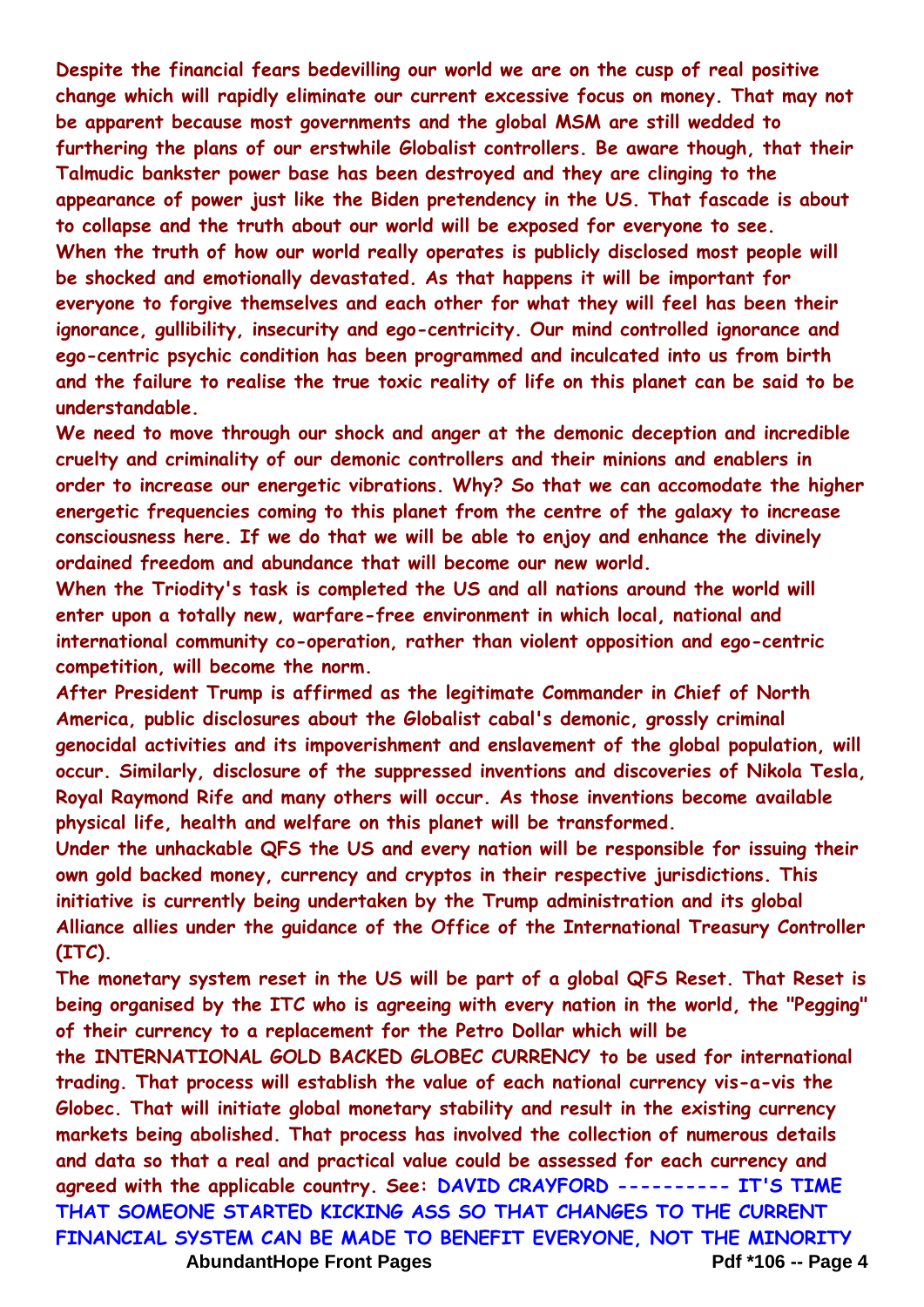**- [http://abundanthope.net/pages/Whistleblower\\_and\\_OITC\\_114/DAVID-STARTED-](http://abundanthope.net/pages/Whistleblower_and_OITC_114/DAVID-STARTED-KICKING-ASS-SO-THAT-CHANGES-TO-THE-CURRENT-FINANCIAL-SYSTEM-CAN-BE-MADE-TO-BENEFIT-EVERYONE-NOT-THE-MINORITY)[KICKING-ASS-SO-THAT-CHANGES-TO-THE-CURRENT-FINANCIAL-SYSTEM-CAN-](http://abundanthope.net/pages/Whistleblower_and_OITC_114/DAVID-STARTED-KICKING-ASS-SO-THAT-CHANGES-TO-THE-CURRENT-FINANCIAL-SYSTEM-CAN-BE-MADE-TO-BENEFIT-EVERYONE-NOT-THE-MINORITY)[BE-MADE-TO-BENEFIT-EVERYONE-NOT-THE-MINORITY](http://abundanthope.net/pages/Whistleblower_and_OITC_114/DAVID-STARTED-KICKING-ASS-SO-THAT-CHANGES-TO-THE-CURRENT-FINANCIAL-SYSTEM-CAN-BE-MADE-TO-BENEFIT-EVERYONE-NOT-THE-MINORITY)**

**The QFS is said to be already operating in tandem with the SWIFT system but may not be fully implemented until after the coming Magnetic Reversal STAND STILL, and stasis period. The QFS will transform social and economic life on this planet. Problems associated with commercial banking and usury as we know them will be gone. Sovereign national treasuries will issue all local money and currency on an interest free basis. The QFS will also include an unhackable gold backed crypto money system.**

**The elimination of usury will eliminate income taxation and pave the way for global prosperity and abundance. Gross inequality and poverty will be eliminated very quickly. This planet and its remaining inhabitants will then be ensconced in Christ Michael Aton's Millennial Reign.**

**The Celestials and the Triodity are fully aware of globalist plans to create supply chain disruptions, food shortages and socio- economic chaos. As a result, food stockpiles have been created to prevent widespread starvation and chaos once the stock, bond and financial markets collapse. Alliance military around the world will organise and supervise food distribution and maintain order as necessary.**

**Also, plans are in hand to ensure that the QFS and independent systems created by Russia, China and the US will replace the SWIFT system without serious long term disruption to global banking arrangements. Bank savings, retirement plans, pensions and 401K plans etc will not suffer serious loss as a result of this process. Moreover, in due course the QFS will arrange for proper restitution of wealth fraudulently taken from everyone during their lifetime. Accordingly, an abundant future is assured for everyone and concerns about acquiring gold, silver or cryptos is unnecessary.**

**Apart from having food and water on hand to enable survival for, say, seven days or so, if (when) power and/or telecommunications facilities cease to operate in your locale, it is time to stop focussing on negative past occurances, COVID-19 machinations and seeming continuing Globalist control of our world. Those appearances are deceptive, a mirage, a movie being allowed to be played out by those tasked by CM to take back Gaia, his beloved seed planet. This is happening in order to get the population to realise what the globalist controllers of governments and most everything else INTENDED to do once they got complete control of this planet.**

**Those who do Wake Up will be saved the tedious repetition involved in continuing their journey on 3d planets while Gaia is fast tracked into 5d higher consciousness after the coming Magnetic Reversal and Stand Still. Those who don't, will be transported by Star Fleet during stasis to other 3d environments more suited to their energetic needs. Accordingly those who seek to hasten the coming new world of freedom and abundance should seek to increase their consciousness by turning their attention and positive focus to visualising the loving, peaceful, harmonious and abundant global environment they wish to see. Dwelling upon, or getting angry at the misery and machinations of the past and/or fearing the future, will merely create low personal vibrations and the resultant lower energetic frequencies impede the manifestation of the higher vibrational world we all desire. Once enough people look forward to our impending, loving and abundant future, it will manifest. So be it.**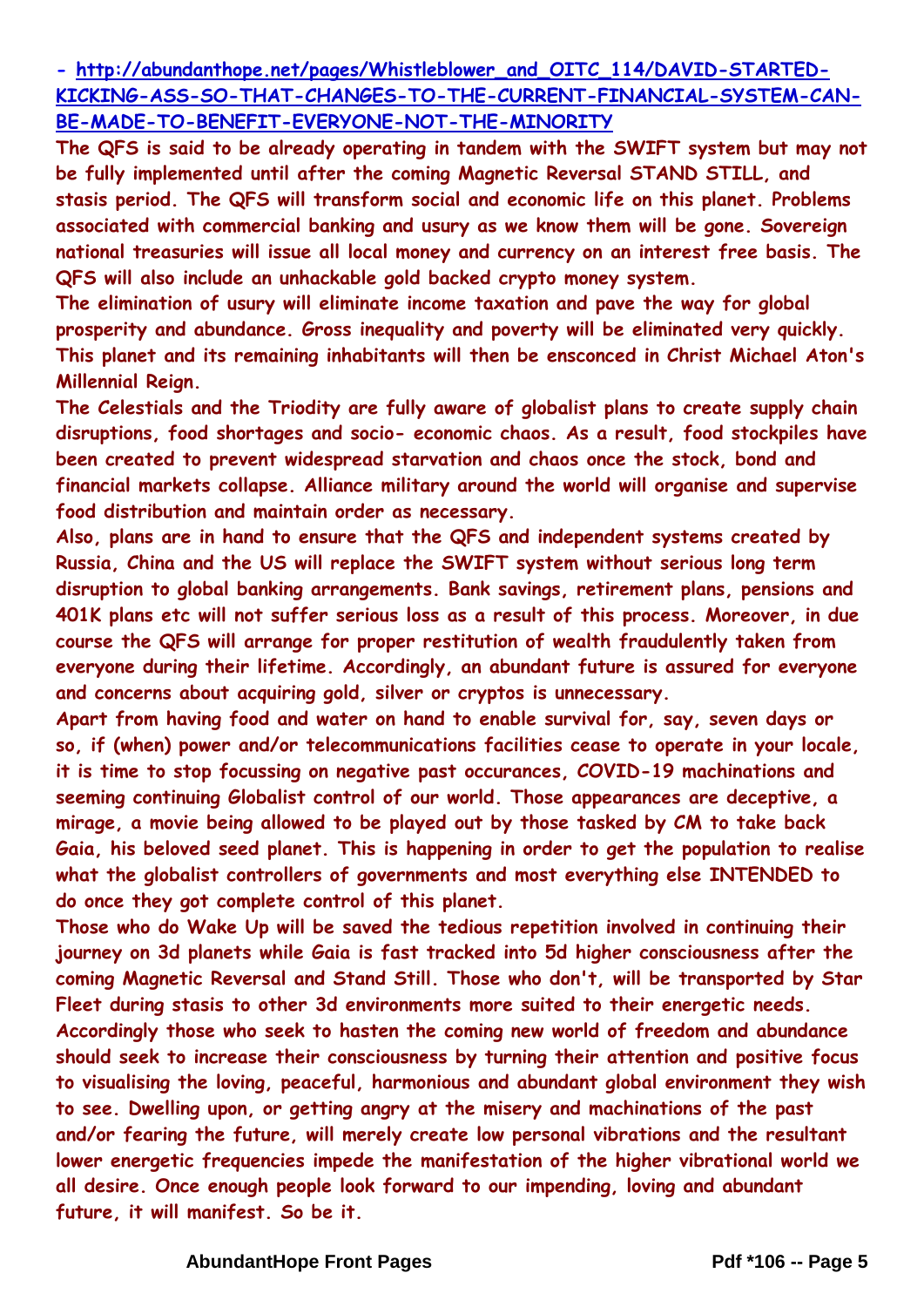## *Political Information*

**Feb 27, 2022 - [Klaas Woldring, 'A republic requires a new constitution', CT 26/2/22,](http://abundanthope.net/pages/Political_Information_43/Klaas-Woldring-A-republic-requires-a-new-constitution-CT-26-2-22-p-34-says-Australia-needs-a-new-constitution.shtml)  [p.34 says Australia needs a new constitution.](http://abundanthope.net/pages/Political_Information_43/Klaas-Woldring-A-republic-requires-a-new-constitution-CT-26-2-22-p-34-says-Australia-needs-a-new-constitution.shtml)**

*Political Information*

**Feb 27, 2022 - [Alert: Ukraine chemical time bomb; warning to Putin and the Ukraine](http://abundanthope.net/pages/Political_Information_43/Alert-Ukraine-chemical-time-bomb-warning-to-Putin-and-the-Ukraine-military.shtml)  [military](http://abundanthope.net/pages/Political_Information_43/Alert-Ukraine-chemical-time-bomb-warning-to-Putin-and-the-Ukraine-military.shtml)**

*Human/Animal Rights*

**Feb 27, 2022 - [US-Saudi War On Yemen Has Killed 377,000 People, 70% of Those](http://abundanthope.net/pages/Human_Animal_Rights_104/US-Saudi-War-On-Yemen-Has-Killed-377-000-People-70-of-Those-Were-Children-Under-5-years-old.shtml)  [Were Children Under 5 years old](http://abundanthope.net/pages/Human_Animal_Rights_104/US-Saudi-War-On-Yemen-Has-Killed-377-000-People-70-of-Those-Were-Children-Under-5-years-old.shtml)**



Since the pandemic hit, more people have been facing the threat of starvation globally, which put tremendous pressures on the WFP, Beasley said. Now, **285 million people around the world face the threat of starvation**, which makes it more difficult to attend to Yemen's needs, he added. Benjamin Norton

### *Political Information*

**Feb 27, 2022 - [Neil Oliver, We Watch Russia Through the Barred Windows of Our](http://abundanthope.net/pages/Political_Information_43/Neil-Oliver-We-Watch-Russia-Through-the-Barred-Windows-of-Our-Own-Despotism.shtml)  [Own Despotism](http://abundanthope.net/pages/Political_Information_43/Neil-Oliver-We-Watch-Russia-Through-the-Barred-Windows-of-Our-Own-Despotism.shtml)**

### *Human/Animal Rights*

**Feb 27, 2022 - [Rape Victims 'systematically failed' in England and Wales, report](http://abundanthope.net/pages/Human_Animal_Rights_104/Rape-victims-systematically-failed-in-England-and-Wales-report-finds.shtml)  [finds](http://abundanthope.net/pages/Human_Animal_Rights_104/Rape-victims-systematically-failed-in-England-and-Wales-report-finds.shtml)**

**It took an average of nearly 706 days between reporting an offence to police and the start of a criminal trial**, the report said, with rape survivors facing repeated delays and cancellations. One case took 16 years to reach court due to "an apparent lack of evidence", despite the presence of DNA at the scene. Rajeev Syal

### AbundantHope Front Pages **Pdf \*106** -- Page 6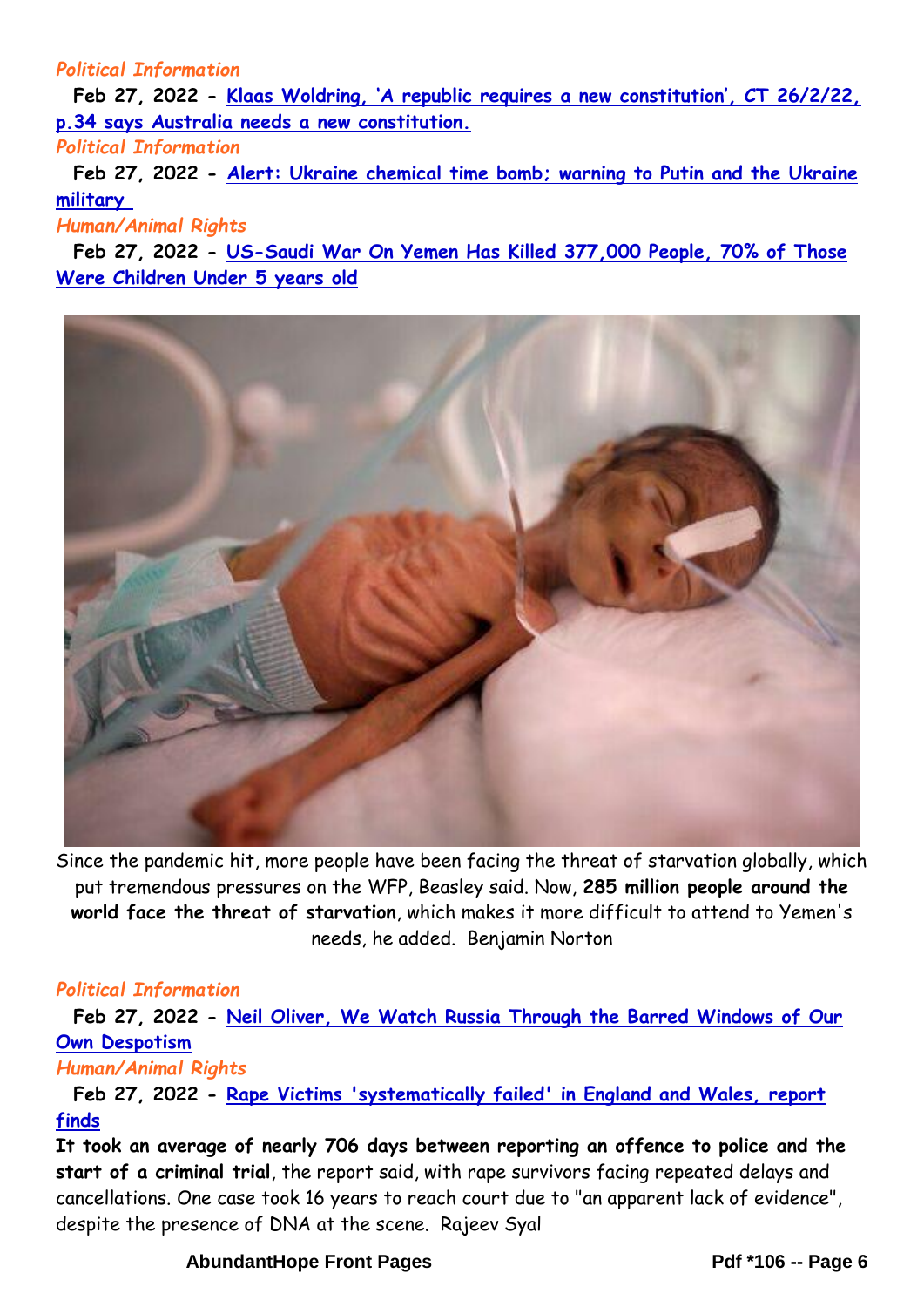## *Political Information*

**Feb 27, 2022 - [They've Gone Honking Mad: Canada State Media Claims Trucker](http://abundanthope.net/pages/Political_Information_43/They-ve-Gone-Honking-Mad-Canada-State-Media-Claims-Trucker-Convoy-Left-Ottawa-Residents-Suffering-from-Trauma-due-to-Phantom-Honking-Yes-Really.shtml)  C[onvoy Left Ottawa Residents Suffering from "Trauma" due to "Phantom Honking" –](http://abundanthope.net/pages/Political_Information_43/They-ve-Gone-Honking-Mad-Canada-State-Media-Claims-Trucker-Convoy-Left-Ottawa-Residents-Suffering-from-Trauma-due-to-Phantom-Honking-Yes-Really.shtml) [Yes… Really](http://abundanthope.net/pages/Political_Information_43/They-ve-Gone-Honking-Mad-Canada-State-Media-Claims-Trucker-Convoy-Left-Ottawa-Residents-Suffering-from-Trauma-due-to-Phantom-Honking-Yes-Really.shtml)** *Political Information* **Feb 26, 2022 - [DIRECT DEMOCRACY: EVERYONE IS A CHIEF II](http://abundanthope.net/pages/Political_Information_43/DIRECT-DEMOCRACY-EVERYONE-IS-A-CHIEF-II.shtml)** *Political Information* **Feb 26, 2022 - ['The U.S. and Its Allies Undermined the Minsk Accords for Too Long'](http://abundanthope.net/pages/Political_Information_43/The-U-S-and-Its-Allies-Undermined-the-Minsk-Accords-for-Too-Long-Patrick-Henningsen.shtml)  – [Patrick Henningsen](http://abundanthope.net/pages/Political_Information_43/The-U-S-and-Its-Allies-Undermined-the-Minsk-Accords-for-Too-Long-Patrick-Henningsen.shtml)** *Political Information* **Feb 26, 2022 - [Playing The Mighty Wurlitzer vs Reality](http://abundanthope.net/pages/Political_Information_43/Playing-The-Mighty-Wurlitzer-vs-Reality.shtml)** *Political Information* **Feb 26, 2022 - [Chinese Embassy Points To 'real threat to the world'](http://abundanthope.net/pages/Political_Information_43/Chinese-Embassy-Points-To-real-threat-to-the-world.shtml)**



# *Political Information*

# **Feb 26, 2022 - [US Plans to Destroy Taiwan to "Save" It](http://abundanthope.net/pages/Political_Information_43/US-Plans-to-Destroy-Taiwan-to-Save-It.shtml)**

The stationing of US military personnel on the island of Taiwan, territory the US officially recognizes as "part of China," or at the very least, territory the US recognizes China has claimed as its own - is an obvious provocation. US diplomatic, political, economic, and now military activity on and around Taiwan takes place thousands of miles from America's own shores and helps illustrate that amidst rising tensions between the US and China, Washington is clearly the chief instigator. Brian Berlectic

# *Political Information*

**Feb 26, 2022 - [YouTube Blocks Monetization of Russia-Affiliated Channels, Including](http://abundanthope.net/pages/Political_Information_43/YouTube-Blocks-Monetization-of-Russia-Affiliated-Channels-Including-RT.shtml)  [RT](http://abundanthope.net/pages/Political_Information_43/YouTube-Blocks-Monetization-of-Russia-Affiliated-Channels-Including-RT.shtml)**

# *Political Information*

**Feb 26, 2022 - [Ukrainian Propaganda in Conflict With The Truth](http://abundanthope.net/pages/Political_Information_43/Ukrainian-Propaganda-in-Conflict-With-The-Truth.shtml)** *Political Information*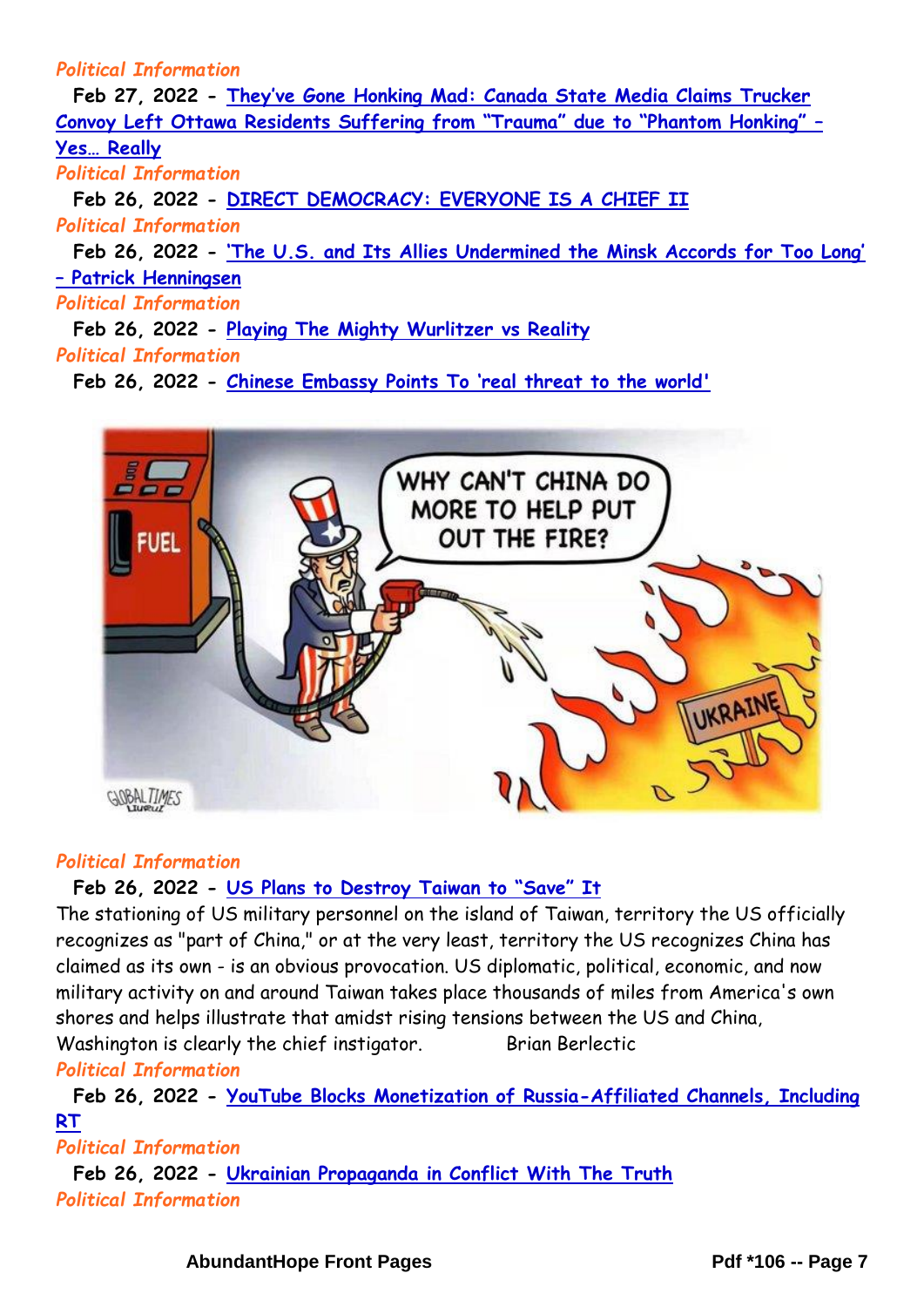**Feb 26, 2022 - ["Doesn't Really Add Up": Canadian MPs Grill Public Safety Minister](http://abundanthope.net/pages/Political_Information_43/Doesn-t-Really-Add-Up-Canadian-MPs-Grill-Public-Safety-Minister-On-Use-Of-Emergencies-Act.shtml)  [On Use Of Emergencies Act](http://abundanthope.net/pages/Political_Information_43/Doesn-t-Really-Add-Up-Canadian-MPs-Grill-Public-Safety-Minister-On-Use-Of-Emergencies-Act.shtml)**



#### *Political Information*

**Feb 26, 2022 - [Facebook Allows Praise of Neo-Nazi Ukrainian Battalion If It Fights](http://abundanthope.net/pages/Political_Information_43/Facebook-Allows-Praise-of-Neo-Nazi-Ukrainian-Battalion-If-It-Fights-Russian-Invasion.shtml)  [Russian Invasion](http://abundanthope.net/pages/Political_Information_43/Facebook-Allows-Praise-of-Neo-Nazi-Ukrainian-Battalion-If-It-Fights-Russian-Invasion.shtml)**

*Political Information*

**Feb 26, 2022 - [LA Is Spending Up To \\$837,000 Per Unit To House The Homeless](http://abundanthope.net/pages/Political_Information_43/LA-Is-Spending-Up-To-837-000-Per-Unit-To-House-The-Homeless.shtml)** *Political Information*

**Feb 26, 2022 - [Ground Report, People's Convoy Now Approximately 15 Miles of](http://abundanthope.net/pages/Political_Information_43/Ground-Report-People-s-Convoy-Now-Approximately-15-Miles-of-Truckers.shtml)  [Truckers](http://abundanthope.net/pages/Political_Information_43/Ground-Report-People-s-Convoy-Now-Approximately-15-Miles-of-Truckers.shtml)**

#### *Health and Nutrition*

**Feb 26, 2022 - [The Collapsing Covid Narrative is Being Replaced with Putin and](http://abundanthope.net/pages/Health_and_Nutrition_37/The-Collapsing-Covid-Narrative-is-Being-Replaced-with-Putin-and-Ukraine.shtml)  [Ukraine](http://abundanthope.net/pages/Health_and_Nutrition_37/The-Collapsing-Covid-Narrative-is-Being-Replaced-with-Putin-and-Ukraine.shtml)**

**Vasko Kohlmayer: The Covid-19 crisis was a government-imposed disaster from beginning to the end...**

**Ron: Actually "the virus" was a psy Op, a false narrative about common colds, flues and respiratory infections used to create mass hysteria - mass psychosis; by governments, health authorities and the MSM.**

**Vasko Kohlmayer: The Ukranian crisis is likewise a government induced disaster. The feckless Joe Biden, Antony Blinken and their globalist cronies provoked Putin by pushing the idea of NATO at the doorstep of Russia. This was as unacceptable to the Russians in the same way that Mexico entering the Warsaw Pact would be unacceptable to the United States.**

**Ron: Moreover, the hysteria about Russia's military action to eliminate the criminal regime in power in Ukraine and to restore real democracy to the Ukrainian population, is also a Psy Op, designed to create mass hysteria and psychosis.**

**Vasko Kohlmayer: We should not be surprised at Putin's anger. If he overreacts, the ensuing catastrophe will have been sparked by the provocateurs who were needlessly poking the Russian bear in the eye.**

**AbundantHope Front Pages Pdf \*106 -- Page 8**